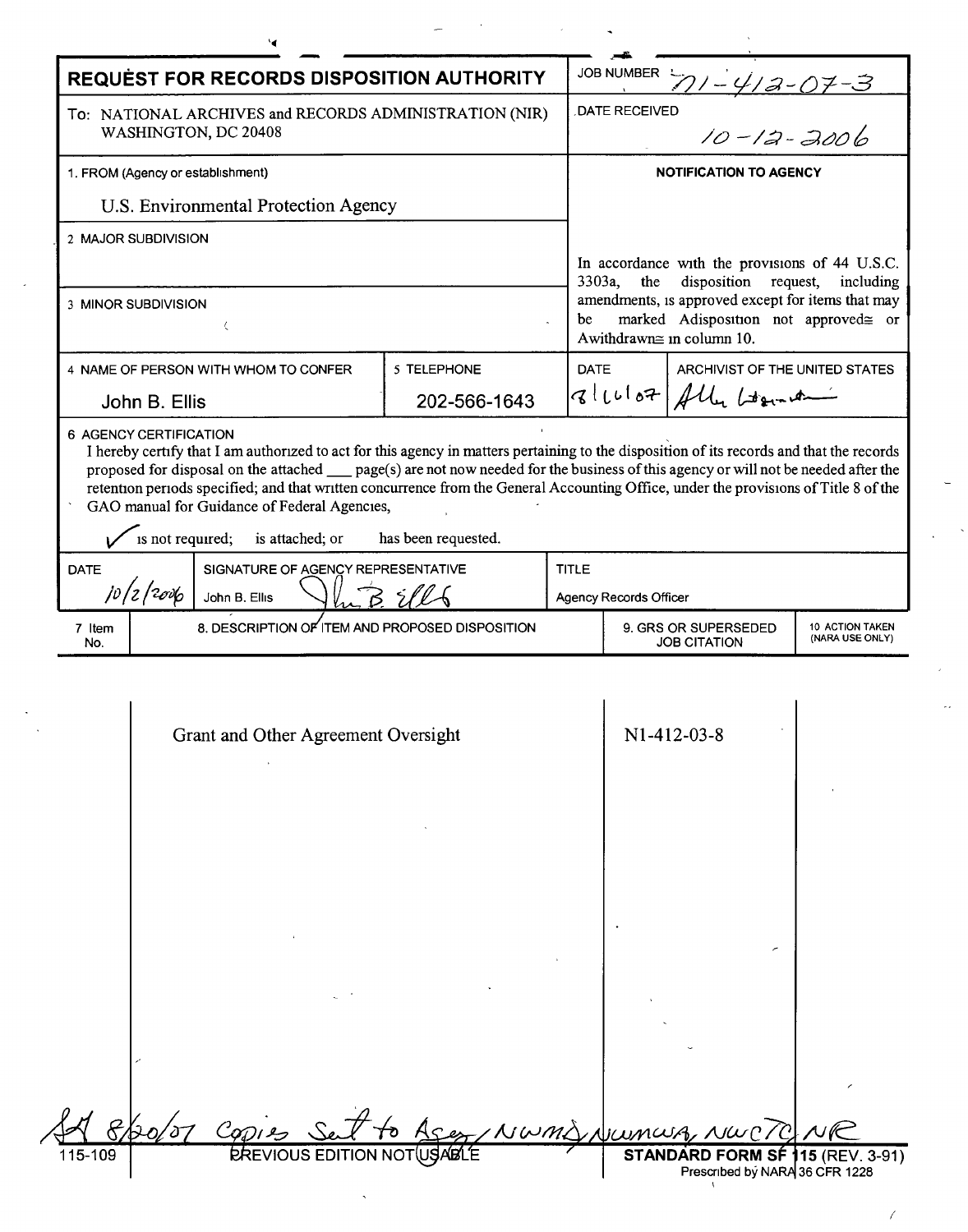$\bullet$ **This schedule is in draft. It may be used to retire records, but may not be used to , destroy records. If you have any questions, please contact the Records Help Desk.**

# **EPA Records Schedule 183**

**Status:** Draft, *02/09/2007*

**Title:** Grant and Other Agreement Oversight

**Program:** Grants

**Applicability:** Agency-wide

**Function:** 205 - Federal Financial Assistance

## **NARA Disposal Authority:**

This schedule authorizes the disposition of the record copy in any media (media neutral). Records designated for permanent retention must be transferred to the National Archives in accordance with NARA standards at the time of transfer.

• Nl-412-07-3

### **Description:**

Records include correspondence, reports, policies and procedures, office-specific plans, and other documentation relating to the implementation of the post-award monitoring, evaluation, and oversight of grants and other assistance agreements.

Excludes: Records relating to the day-to-day administration of grants and agreements which are scheduled as EPA 001, EPA 003, and EPA 232.

### **Disposition Instructions:**

**Item a:** Superfund site-specific

- **Disposable**
- Close inactive records at end of reporting period.
- Destroy 30 years after file closure.

**Item b:** Other than Superfund site-specific

- **Disposable**
- Close inactive records at end of reporting period.
- Destroy 10 years after file closure.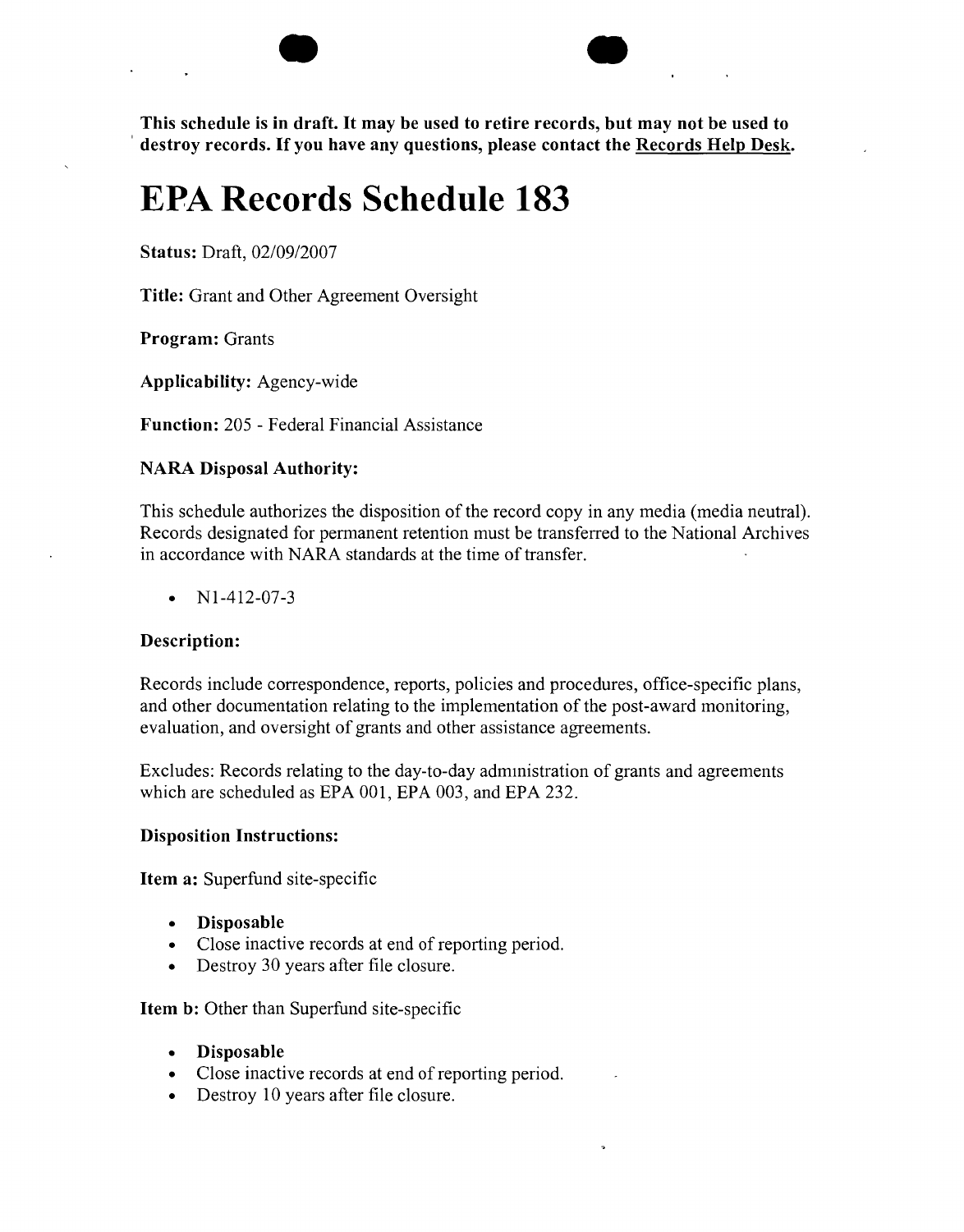## **Guidance:**

The Grants Management Offices (GMOs) receive final certification of project completion from project officers. The GMOs are responsible for requesting final audits if applicable and required for closeout.

 $\bullet$ 

Grants specialists and grants management officers should maintain a record of all evaluative on-site visits and/or desk review protocols and reports in the official project files covered by the following schedules:

- EPA 001 Grants and Other Program Support Agreements Superfund Site-Specific'
- EPA 003 Grants and Other Program Support Agreements (other than Superfund site-specific)
- EPA 232 Waste Water Construction and State Revolving Fund Grants

See the following documents for additional information on EPA's post-award grant policies and procedures:

Interim EPA Order 5700.6 - Policy on Compliance, Review and Monitoring

The Integrated Grants Management System (IGMS) is covered by EPA 009 and the Grants Information and Control System (GICS) is covered by EPA 575.

# **Reasons for Disposition:**

The schedule was originally approved as Nl-412-03-8. The retention for item b - Record copy - other than Superfund site-specific has been extended to 10 years in accordance with 31 U.S.C. 3731, the statute of limitations on civil false claims cases.

Item d for electronic copies created with word processing and electronic mail applications was deleted 08/14/2006 pursuant to NARA Bulletin 2006-04.

The following item deleted in the 09/07/2006 version: Item c - Record copy - Tribal because it is covered by item b.

### **Custodians:**

Multiple units

# **Related Schedules:**

EPA 001, EPA 003, EPA 009, EPA 232, EPA 244, EPA 575

**Previous NARA Disposal Authority:**